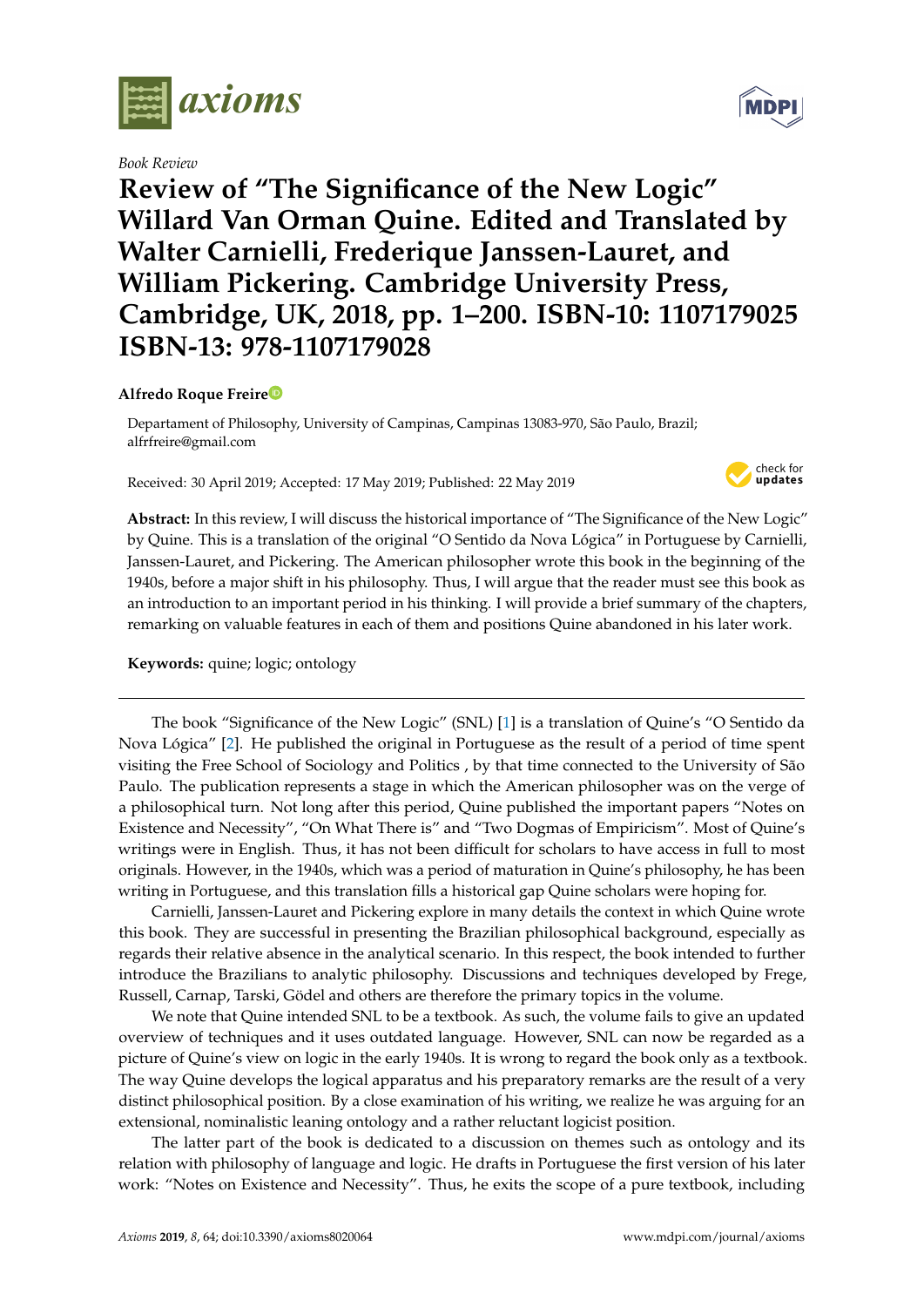contemporary discussions on ontology and philosophy of mathematics. These topics are accompanied by the flavour of the inner conflict that suggests parts of Quine's mature philosophy.

Quine divides the book into an introduction and four parts: (1) Theory of composition, (2) Theory of quantification, (3) Identity and Existence, (4) Class, Relation and Number.

The introduction in Quine's SNL starts with a brief analysis of the new logic as opposed with Aristotelian logic. He attributes this new development to two main reasons: Cantor's set theory and Russell's paradox discovery. New developments on infinite quantities by Cantor urged mathematicians to develop reliable tools, since even good mathematical intuition could lead to error as they handle infinite sets. As Quine argues, "We must explore the ocean that Cantor discovered by navigating blindly". We thus need a precise and truth preserving tool. Russell's paradox leads to an even stronger need for further scrutiny on logical development once the proof of the paradox relies on a tacitly accepted principle. Still in this introduction, Quine expresses a logicist belief, not a position he holds in the mature phase of his work. He knew Gödel's incompleteness results and the impact it should have on the theory of classes being part of logic. However, he was confident that the virtual theory of classes avoids ontological commitments in many mathematical theories. It is interesting to find Quine defending with confidence that mathematics is reducible to logic. But even more surprising is to see his reluctance with the definition of logic. Though not conventionalist, his characterization of logic still relies on concepts as truth and the "essential occurrence" of logical terms.

In the first part, Quine exposes the theory of composition. He explores distinctions between statements and sentences that are not statements. He rejects non-declarative statements and sentences that are dependent indexical terms from logical analysis. Another notable feature of his exposition is the fact that he insists on a simple logical vocabulary with only "∼" for negation and "." for conjunction. I may attribute this, as Janssen-Lauret says in the introduction, to the influence of the *Principia* or by his parsimonious tendencies. Notwithstanding, Quine does not explore reasons for this preference.

Quine develops quantification theory in the second part of the book. He emphasises the problems of quantification in its relation to natural language. Thus, he introduces each quantificational term by first evoking misconceptions about words such as "All," "Some," and "Everything." Quine's concerns with ontology are manifest when he discusses logical pronouns, as he hints at his ontological conceptions later developed in "On What There is." A drawback of Quine's discussion is the absence of a proof-system, as logicians now do by defining the turnstile " $\vdash$ ." He bases his conclusions on the truth table method and axioms introduced to quantifiers. There is an interesting section, called the Practical Aspect, in which he defends quantificational logic to insurance companies. This usage is not standard for the period. Now, logic modeling of this kind of problem is routine in computer science and engineering.

The relation between philosophical issues and logic is the main concern in the later parts of the book. The third part of the book focuses on problems about identity. It is in this part we find the original draft of the paper "Notes on Existence and necessity." I found it interesting to contrast this version with the one published in *The Journal of Philosophy*. The translators provided many clarifying notes on the main differences between the two versions. They had shown that, in some points, the undecided Quine in SNL became convinced of some positions by the time of the paper.

The last part of the book focuses on the theory of classes. Quine describes a theory of classes (now referred to as single-sorted NBG) instead of the now more standard choice for set theories. This choice may be for a weak hope that a virtual theory of classes would avoid ontological commitments. In opposition, a set theory would from the start be committed to abstract entities. He later dismisses this hope. But here we can understand the hesitant logicist influence on the American author. At this point in Quine's career, he was still adherent to logicist ideas as he held some positivist tendencies. Nonetheless, he argues for a fundamental difference between classes and aggregates, emphasising how the latter cannot account for what we may express with the former. This represents a profound downside to logicism and positivism. As Quine argues, "the theory of classes, in contrast with logic in the strict sense, implies an ontology." Particularly important, this contradicts his own statements